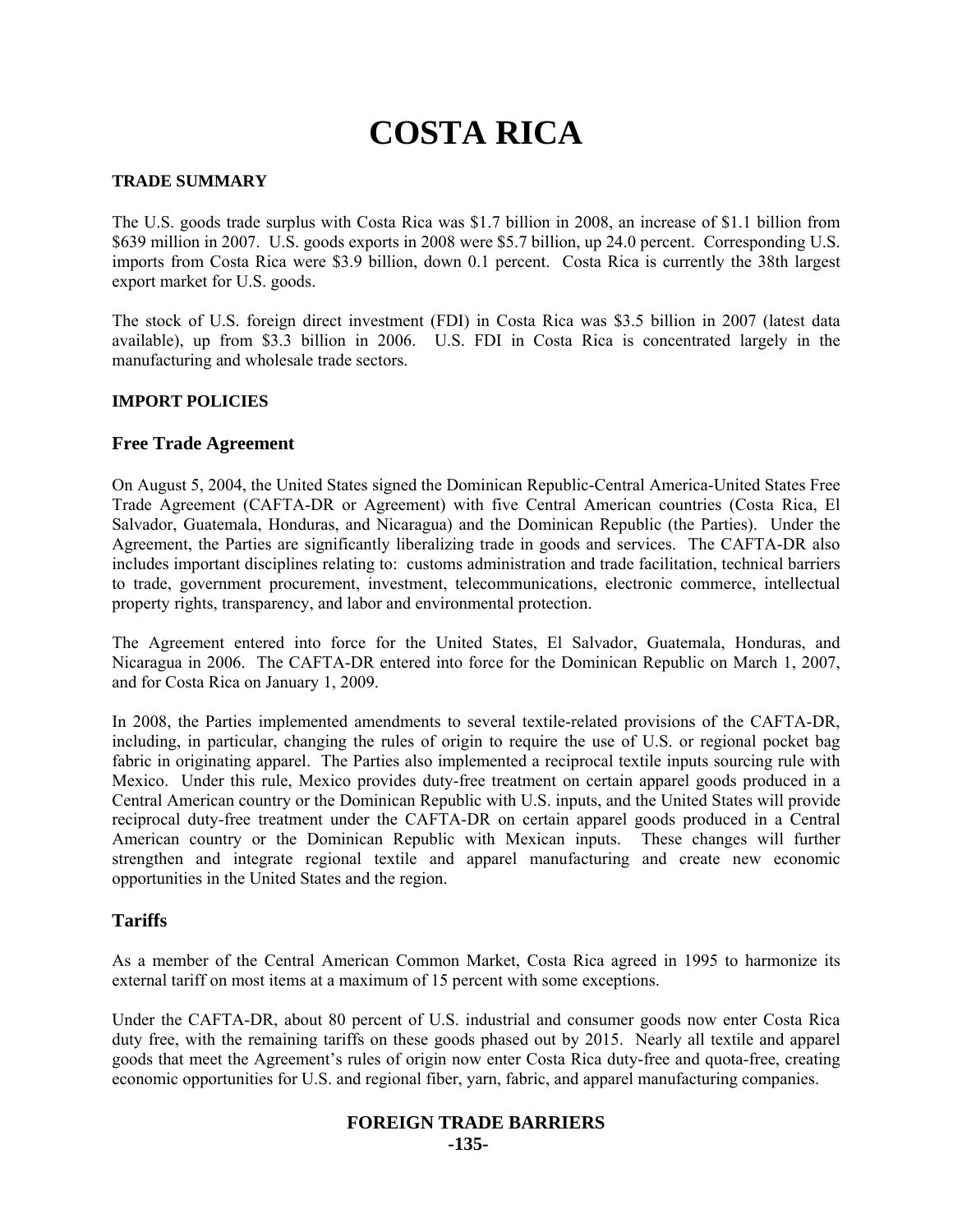Under the CAFTA-DR, more than half of U.S. agricultural exports now enter Costa Rica duty free. Costa Rica will eliminate its remaining tariffs on virtually all agricultural products by 2020 (2022 for chicken leg quarters and 2025 for rice and dairy products). For certain agricultural products, tariff-rate quotas (TRQs) will permit some immediate duty-free access for specified quantities during the tariff phase out period, with the duty-free amount expanding during that period. Costa Rica will liberalize trade in fresh potatoes and onions through expansion of a TRQ, rather than by tariff reductions.

## **Nontariff Measures**

Under the CAFTA-DR, Costa Rica committed to improve transparency and efficiency in administering customs procedures, including the CAFTA-DR rules of origin. Costa Rica also committed to ensuring greater procedural certainty and fairness in the administration of these procedures, and all the CAFTA-DR countries agreed to share information to combat illegal transshipment of goods.

The establishment of the *Tecnología Informática para el Control Aduanero* (TICA) customs control system has significantly improved a traditionally complex and bureaucratic import process over the last year. Under the TICA system, the Costa Rican customs authority has changed its focus from the verification of goods to the verification of processes and data. Under the TICA system, customs officials have up to four years to review the accuracy of import declarations, which allows customs to facilitate the free flow of goods while gathering necessary documentation. The Costa Rican customs authority is now implementing the TICA system to process export documents as well.

## **STANDARDS, TESTING, LABELING, AND CERTIFICATION**

Under current regulations, the Ministry of Health must test and register domestically produced or imported pharmaceuticals, feeds, chemicals, and cosmetics before they can be sold in Costa Rica. As implemented, this system appears to be enforced more rigorously on imported goods than on domestically produced goods. Regulations exist for imported goods, but older regulations do not always reflect current accepted international standards, including safety practices. In general, the newer the regulation, the more likely it reflects current international standards.

Costa Rica and the other four Central American Parties to the CAFTA-DR are in the process of developing common standards for the importation of several products, including distilled spirits, which may facilitate trade.

#### **Sanitary and Phytosanitary Measures**

Costa Rica also requires that all imported food products be certified as safe and allowed for sale in the country of origin in order to be registered. Certificates are not available for all U.S. products, and traders have expressed concern regarding the length of time it takes to register a product under this process, which can take months. The delays associated with fulfillment of these import requirements are burdensome and costly to U.S. exporters.

The Ministry of Agriculture and Livestock enforces certain sanitary and phytosanitary (SPS) measures that appear to be inconsistent with international standards, and the differences do not appear to be based on science (*e.g.*, zero tolerance for salmonella on raw meat and poultry products).

Costa Rica ratified the Cartagena Protocol on Biosafety in November 2006, but additional regulations are needed for Costa Rica to implement the Protocol. To date, imports of U.S. products have not been

## **FOREIGN TRADE BARRIERS -136-**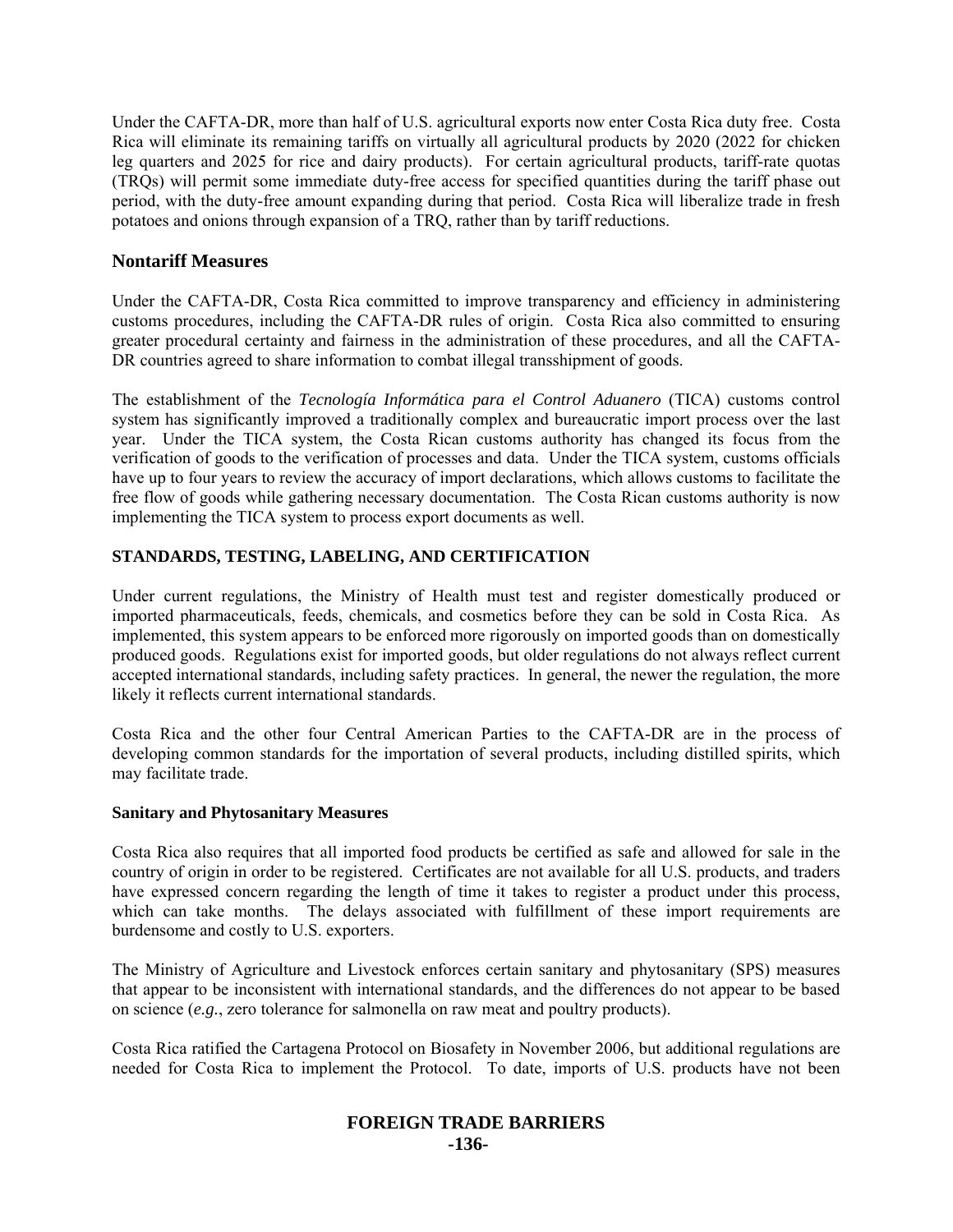affected and continue to be imported under previous conditions (*i.e.*, only a phytosanitary import certificate is required).

Costa Rica has recognized the equivalence of the U.S. food safety and inspection system for beef, pork, and poultry, thereby eliminating the need for plant-by-plant inspections of U.S. producers.

In August 2008, Costa Rica fully opened its market to all U.S. beef and beef products in line with the World Organization for Animal Health (OIE) guidelines for "controlled risk" countries for Bovine Spongiform Encephalopathy (BSE). The OIE categorized the United States as "controlled risk" for BSE in May 2007. Prior to August 2008, Costa Rica prohibited imports of U.S. bone-in beef from cattle of any age and some offals and variety meats. Costa Rica based its import prohibition on the 2003 discovery of a BSE positive animal in the United States.

In 2008, Costa Rica and the other four Central American Parties to the CAFTA-DR notified to the WTO a set of microbiological criteria for all raw and processed food products imported into any of these countries. The United States has some concerns with these criteria and in May 2008 submitted comments to the five countries. The Central American countries are currently evaluating possible amendments to the proposed criteria.

The U.S. Food and Drug Administration plans to open an office in San Jose, Costa Rica in 2009 to help improve bilateral and regional cooperation on food safety and SPS issues.

#### **GOVERNMENT PROCUREMENT**

In recent years, a growing number of U.S. exporters and investors have reported unsatisfactory experiences participating in Costa Rican government procurements. For example, the Costa Rican government, through its Comptroller General, has occasionally annulled contract awards and required government agencies to rebid tenders to the advantage of large state-owned enterprises. The Costa Rican government has also substantially modified technical specifications midway through the procurement process. The bidders in these procurements were forced to bear the costs of revising their tenders to meet the modified specifications.

The CAFTA-DR requires that procuring entities use fair and transparent procurement procedures, including advance notice of purchases and timely and effective bid review procedures, for procurement covered by the Agreement. Under the CAFTA-DR, U.S. suppliers are permitted to bid on procurements of most Costa Rican government entities, including key ministries and state-owned enterprises, on the same basis as Costa Rican suppliers. The anticorruption provisions in the Agreement require each government to ensure under its domestic law that bribery in matters affecting trade and investment, including in government procurement, is treated as a criminal offense or is subject to comparable penalties.

Costa Rica is not a signatory to the WTO Agreement on Government Procurement.

#### **EXPORT SUBSIDIES**

Tax holidays are available for investors in free trade zones, unless tax credits are available in an investor's home country for taxes paid in Costa Rica.

Under the CAFTA-DR, Costa Rica may not adopt new duty waivers or expand existing duty waivers that are conditioned on the fulfillment of a performance requirement (*e.g.*, the export of a given level or

# **FOREIGN TRADE BARRIERS**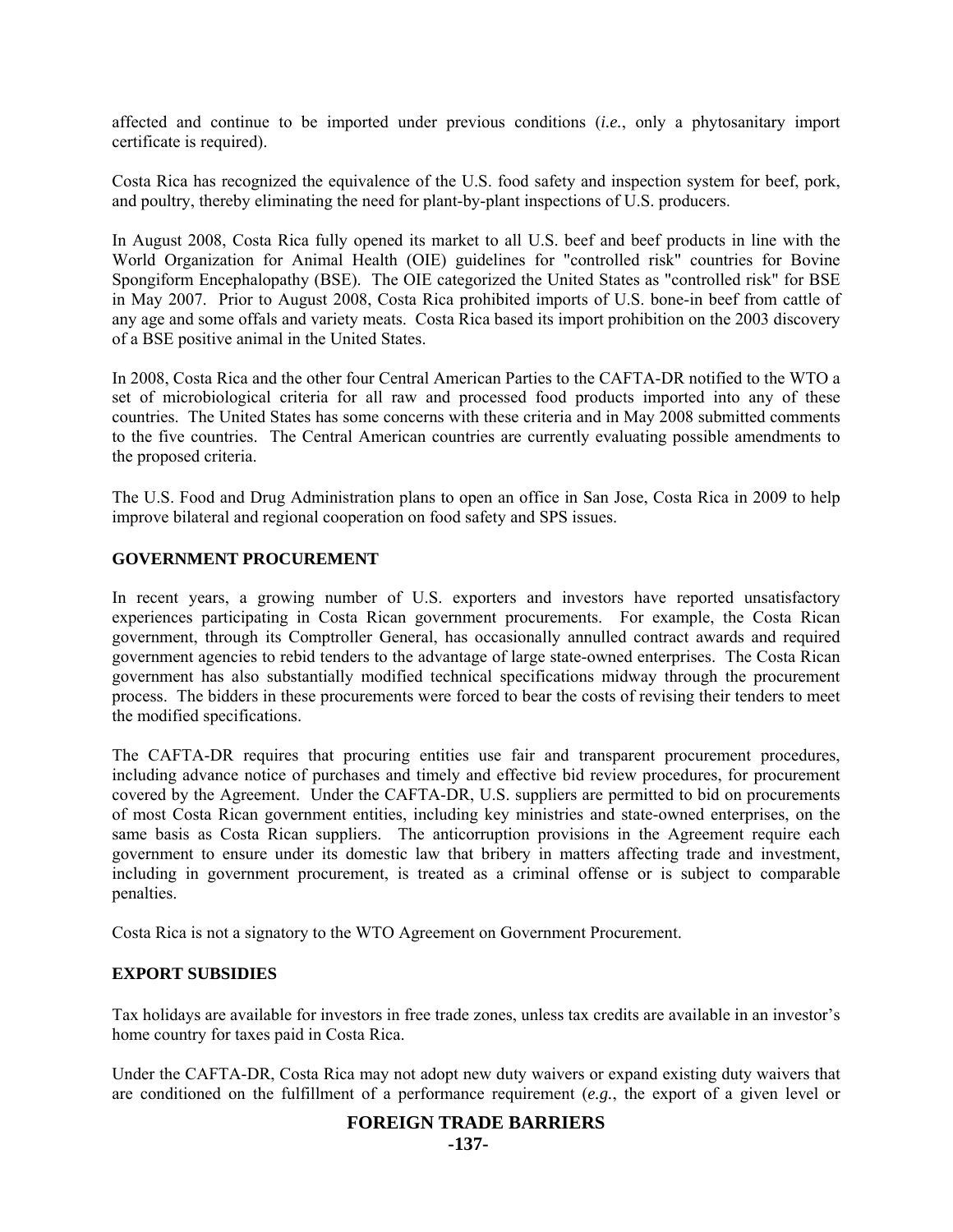percentage of goods). However, under the CAFTA-DR, Costa Rica is permitted to maintain such measures through 2009, provided that it maintains the measures in accordance with its obligations under the WTO Agreement on Subsidies and Countervailing Measures.

## **INTELLECTUAL PROPERTY RIGHTS (IPR) PROTECTION**

In 2008, the United States continued to have concerns with Costa Rica's inadequate IPR enforcement. Although piracy of satellite television transmissions by the domestic cable television industry has been curtailed, U.S. industry continues to express concern that some apartment buildings and hotels continue to engage in satellite signal piracy. Unauthorized sound recordings, videos, optical discs, and computer software are also widespread. To date, initiatives including the formation of an intergovernmental IPR commission and the training of judges and prosecutors on IPR laws, have not produced significant improvements in the prosecution of IPR crimes. Deterrence is further undermined as IPR violators are not aggressively prosecuted by the Attorney General of Costa Rica, a fact that is frequently attributed to scarce resources and the higher priority that the Attorney General appears to have placed on prosecuting other types of criminal behavior.

Notwithstanding these and other concerns about IPR protection and enforcement, Costa Rica has taken significant steps to improve the protection and enforcement of IPR. Costa Rica strengthened its legal framework for the protection of IPR by substantially modifying its IPR laws and regulations in preparation for the entry into force of the CAFTA-DR. The CAFTA-DR provides for improved standards for the protection and enforcement of a broad range of IPR, which are consistent with U.S. and international standards, as well as with emerging international standards, of protection and enforcement of IPR. Such improvements include state-of-the-art protections for patents, trademarks, undisclosed test and other data submitted to obtain marketing approval for pharmaceuticals and agricultural chemicals, and digital copyrighted products such as software, music, text, and videos; and further deterrence of piracy and counterfeiting.

In late 2008, Costa Rica established a special prosecutor's office for IPR violations within the Office of the Attorney General. In addition, the government increased the budgets of the patent and trademark office and the copyright office. The number of trademark examiners has roughly tripled from 2006, and the number of trademarks registered has increased markedly. Patent registration continues to be problematic, as a program to contract-out technical patent reviews with two of Costa Rica's educational institutions has met with mixed success. However, a cooperative effort with the Pharmacists' Association has allowed many pharmaceutical patents to be registered, and five positions for in-house patent examiners with industry-competitive salaries have been opened and should soon be filled. Over three times the number of registered patents were issued in 2008 than in any of the previous three years. The copyright office has also tripled in personnel from 2006, and equipment has been upgraded.

## **SERVICES BARRIERS**

Under the CAFTA-DR, Costa Rica granted U.S. services suppliers substantial access to its services market, including financial services. Costa Rica committed to provide improved access in sectors like express delivery and to grant new access in certain professional services that previously had been reserved exclusively to Costa Rican nationals. Costa Rica also agreed that portfolio managers in the United States would be able to provide portfolio management services to both mutual funds and pension funds in Costa Rica.

In 2008, Costa Rica made significant changes in its legal and regulatory framework intended to implement its CAFTA-DR commitments on insurance and telecommunications.

#### **FOREIGN TRADE BARRIERS -138-**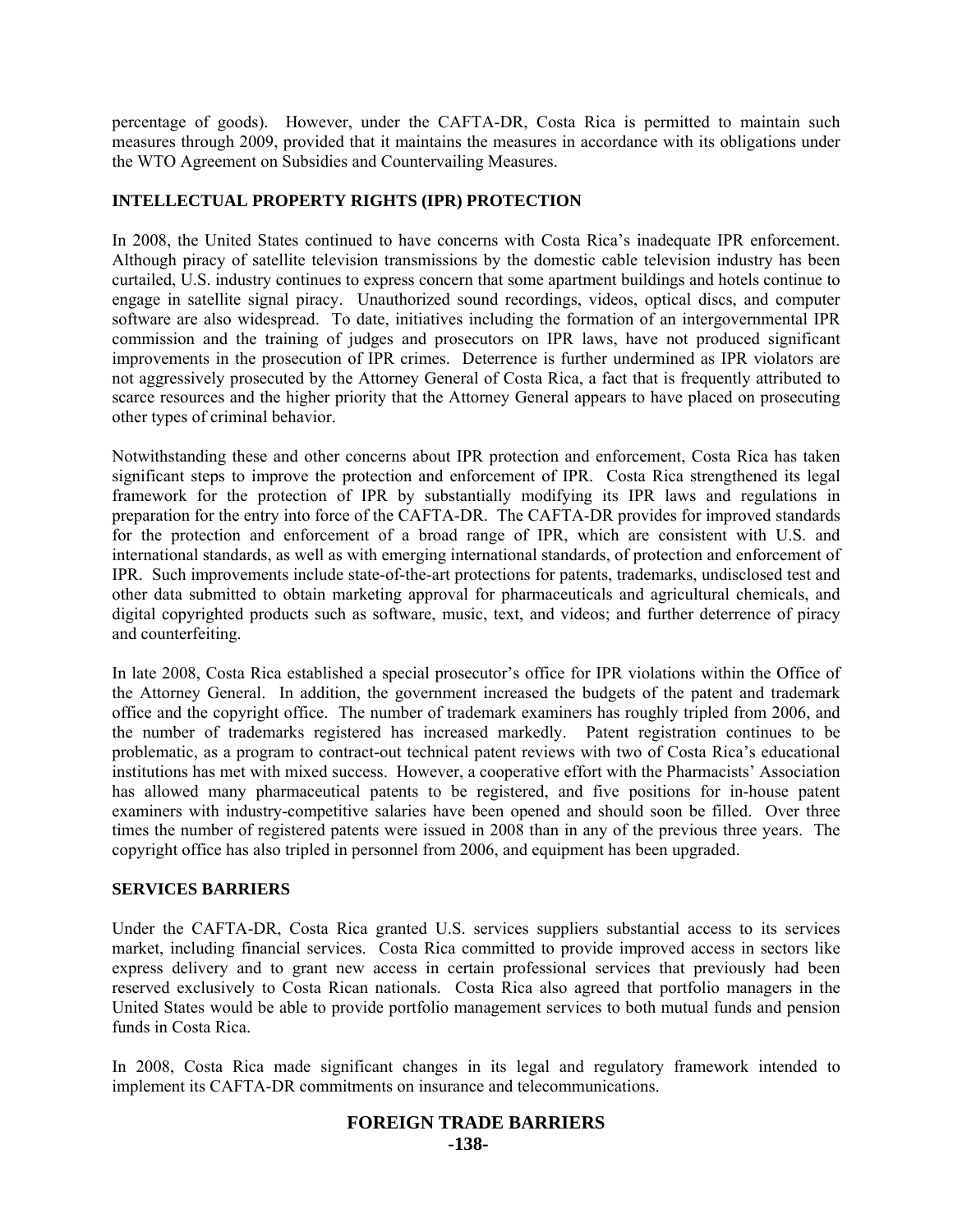In particular, under the CAFTA-DR, Costa Rica has opened its insurance market, which previously was reserved for a state monopoly. U.S. insurance suppliers are now permitted to provide most forms of insurance, with the remainder of the market to be opened by 2011. U.S. insurance suppliers are able to operate as a branch or a subsidiary.

Under the CAFTA-DR, Costa Rica has also opened important segments of its telecommunications market, including private network services, Internet services, and mobile wireless services. Previously, Costa Rica's telecommunications market also was reserved for a state monopoly.

## **INVESTMENT BARRIERS**

The CAFTA-DR establishes a more secure and predictable legal framework for U.S. investors operating in Costa Rica. Under the CAFTA-DR, all forms of investment are protected including enterprises, debt, concessions, contracts, and intellectual property. U.S. investors enjoy, in almost all circumstances, the right to establish, acquire, and operate investments in Costa Rica on an equal footing with local investors. Among the rights afforded to U.S. investors are due process protection and the right to receive fair market value for property in the event of an expropriation. Investor rights are protected under the CAFTA-DR through an impartial procedure for dispute settlement that is fully transparent and open to the public. Submissions to dispute panels and dispute panel hearings will be open to the public, and interested parties will have the opportunity to submit their views.

The slow pace of Costa Rica's judicial system has been cited as a barrier by many U.S. investors. Another concern for U.S. investors is the frequent recourse to legal challenges before Costa Rica's constitutional court to review whether government authorities have acted illegally or to review the constitutionality of legislation or regulations. Some U.S. investors believe that such challenges have been used at times to thwart investments or hinder the quick resolution of disputes.

Several U.S. investors have complained of failures on the part of Costa Rican government entities to fulfill contractual commitments. For example, a United States-led airport management consortium and the lender of record maintain that the terms of its management/development agreement for San Jose's international airport have been repeatedly altered by the Costa Rican government. Unable to reach a resolution, the consortium and the government of Costa Rica agreed in 2008 to terminate the contract but also to extend the term of the contract until another entity is awarded the management/development rights for the airport. In late 2008, a U.S. company in conjunction with other international partners won the bid to negotiate with the government of Costa Rica. The Costa Rican government is close to concluding an agreement that would award the new consortium the management/development rights for San Jose's international airport. However, a decision by the government's rate-setting regulatory body (*i.e.*, lowering airport user fees) jeopardized the agreement until the same body reversed its position, resurrecting the agreement. Such action highlights the regulatory risk and uncertainty often associated with investment in Costa Rica.

## **ELECTRONIC COMMERCE**

The CAFTA-DR includes provisions on electronic commerce that reflect its importance to global trade. Under the CAFTA-DR, Costa Rica has committed to provide nondiscriminatory treatment of digital products, and not to impose customs duties on digital products transmitted electronically.